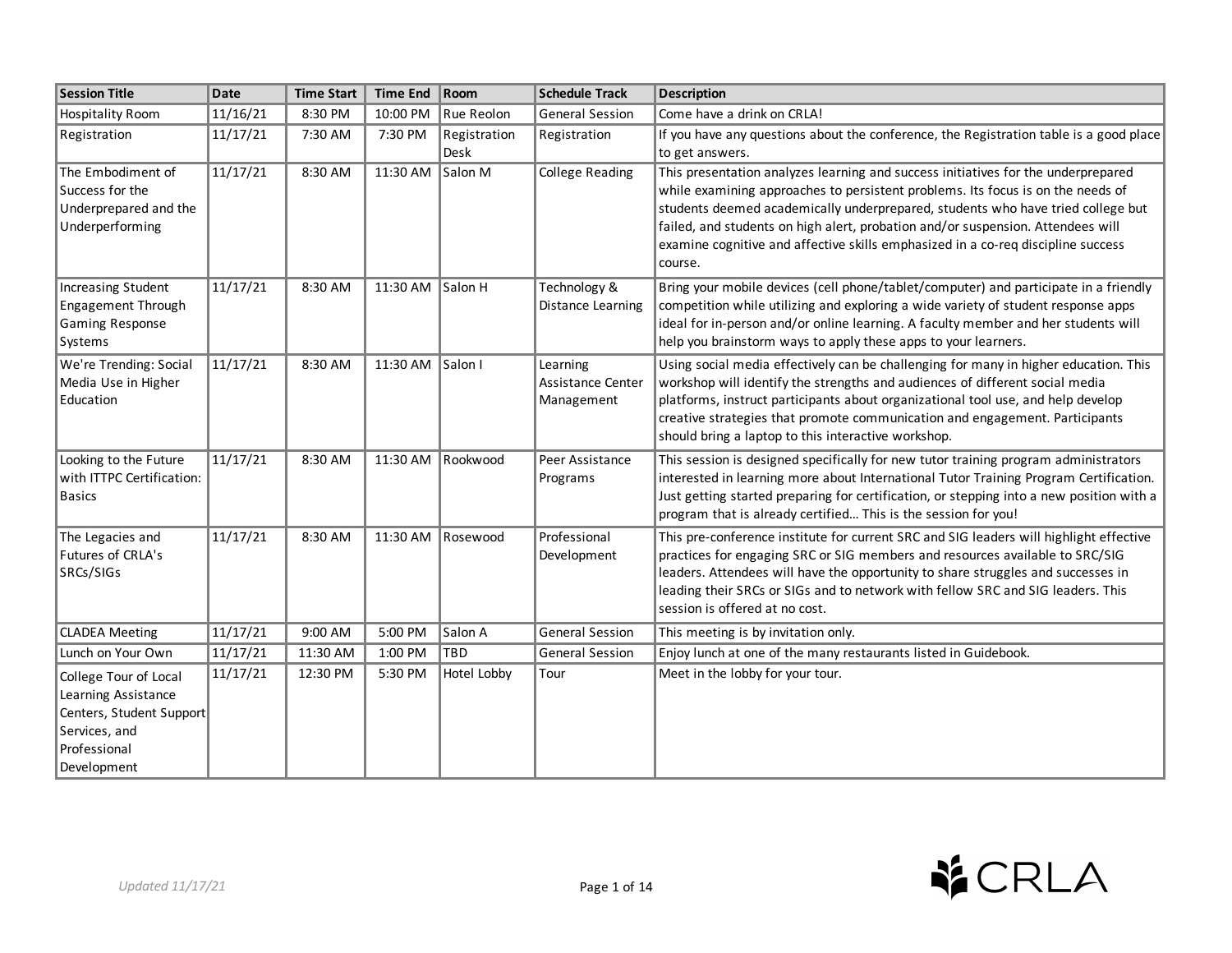| How to Build, Grow, and 11/17/21<br>Manage Your<br>Professional Brand                                                              |          | 1:00 PM  | 4:00 PM  | Salon M              | Professional<br>Development                 | Would you like to know how to create a blueprint for building, growing, and<br>managing your professional brand? Join us as we discuss how to build a brand<br>identity, brand value, and brand integration. We will also provide tips and strategies<br>on how to grow and manage your brand.                                                                                                   |
|------------------------------------------------------------------------------------------------------------------------------------|----------|----------|----------|----------------------|---------------------------------------------|--------------------------------------------------------------------------------------------------------------------------------------------------------------------------------------------------------------------------------------------------------------------------------------------------------------------------------------------------------------------------------------------------|
| Sharing Our Legacy and<br>Story: Excel, Analysis,<br>and Visualization                                                             | 11/17/21 | 1:00 PM  | 4:00 PM  | Salon H              | Learning<br>Assistance Center<br>Management | How do we tell the story of our programs through data? How does this information<br>inform future planning? This institute seeks to equip participants with the skills to<br>answer these questions. Participants will practice Excel techniques (e.g. pivot tables),<br>creating effective data visualizations, and conducting basic analysis on mock<br>datasets.                              |
| Develop Professionally:<br>Become an ITTPC<br>Reviewer                                                                             | 11/17/21 | 1:00 PM  | 4:00 PM  | Salon I              | Peer Assistance<br>Programs                 | Looking for an opportunity to develop professionally? Become a reviewer! Come to<br>this interactive and engaging session to practice evaluating ITTPC applications, and to<br>get paired with a mentor who will guide you through your first few application<br>reviews. Please see CRLA website for details on reviewer eligibility before<br>registering. This session is offered at no cost. |
| Building a Legacy with<br><b>ITTPC: Digging Deeper</b><br>into Tutor Training                                                      | 11/17/21 | 1:00 PM  | 4:00 PM  | Rookwood             | Peer Assistance<br>Programs                 | If you work with a CRLA-certified tutor training program and want to dig deeper into<br>the requirements with an eye toward improving your practice and understanding the<br>"why" behind the "what", this session is for you. We'll talk about tutor training<br>design, implementation, and assessment.                                                                                        |
| <b>International Peer</b><br><b>Educator Training</b><br>Program Certification<br>(IPTPC):<br>Developing/Expanding<br>Your Program | 11/17/21 | 1:00 PM  | 4:00 PM  | Rosewood             | Peer Assistance<br>Programs                 | This institute is intended for college and university professionals who are developing<br>or enhancing a peer educator training program, and applying for IPTPC Certification.<br>Participants will engage in discussion about certification requirements, share best<br>practices, and complete components of the IPTPC application process.                                                    |
| <b>CRLA Leadership</b><br>Reception                                                                                                | 11/17/21 | 5:30 PM  | 6:15 PM  | Rookwood             | Closed Session                              | If you are a SIG leader, an SRC leader, a coordinator, or chair, please join us.                                                                                                                                                                                                                                                                                                                 |
| Social Hour for First-<br>Timers, Grad Students,<br>and New Professionals                                                          | 11/17/21 | 6:15 PM  | 6:45 PM  | Pavillion            | <b>General Session</b>                      | If you are a first-time CLRA attendee, a student, or a new professional, come and<br>meet your colleagues.                                                                                                                                                                                                                                                                                       |
| Welcome Reception -<br>Open to All                                                                                                 | 11/17/21 | 6:45 PM  | 8:15 PM  | Pavillion            | <b>General Session</b>                      | Join us for a few nibbles and an opportunity to visit with old friends and to make new<br>ones.                                                                                                                                                                                                                                                                                                  |
| <b>Hospitality Room</b>                                                                                                            | 11/17/21 | 8:30 PM  | 10:00 PM | Rue Reolon           | <b>General Session</b>                      | Come have a drink on CRLA!                                                                                                                                                                                                                                                                                                                                                                       |
| Registration                                                                                                                       | 11/18/21 | 7:30 AM  | 6:00 PM  | Registration<br>Desk | Registration                                | If you have any questions about the conference, the Registration table is a good place<br>to get answers.                                                                                                                                                                                                                                                                                        |
| Opening Keynote<br>Address - Open to All                                                                                           | 11/18/21 | 8:00 AM  | 10:00 AM | <b>Pavillion</b>     | <b>General Session</b>                      | Dr. Dave Stovall will be the keynote speaker at our First General Session                                                                                                                                                                                                                                                                                                                        |
| <b>Raffle Ticket Sales</b>                                                                                                         | 11/18/21 | 10:00 AM | 5:30 PM  |                      | Pavillion Foyer General Session             | All proceeds from the Raffle go to support CRLA Scholarships!                                                                                                                                                                                                                                                                                                                                    |

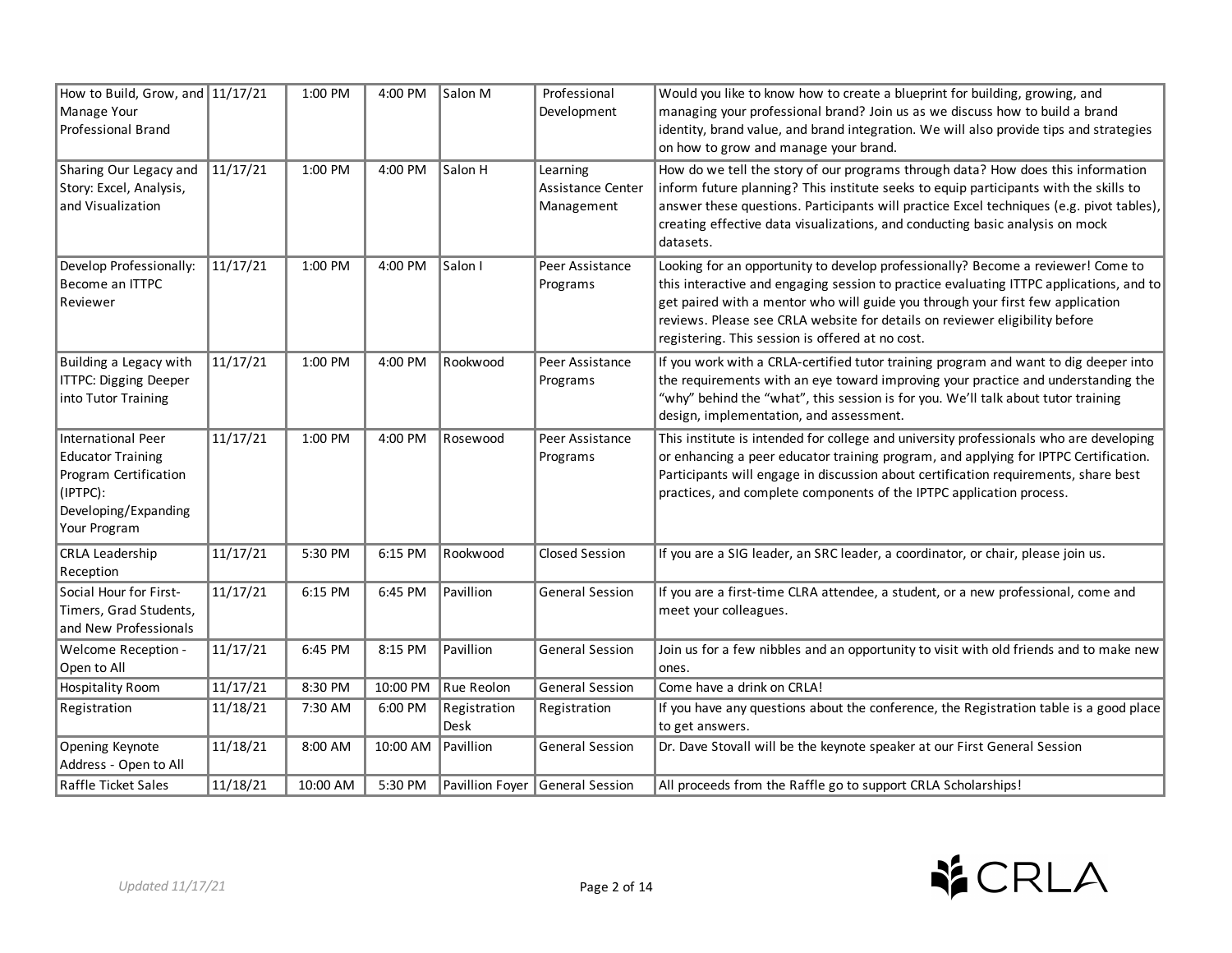| Looking Back and Aiming 11/18/21<br>Forward: Describing<br>Students in<br>Developmental<br>Education |          | 10:15 AM | 11:15 AM Caprice 1       |           | Research and<br>Evaluation                       | In this session, we present an analysis of articles published in developmental<br>education (DE) journals (2010-2019) to examine the ways scholars in the field<br>describe students utilizing DE supports. The goal of this interactive session is to<br>increase mindfulness of terminology and consider ways to reduce reliance on deficit<br>perspectives.                                                                 |
|------------------------------------------------------------------------------------------------------|----------|----------|--------------------------|-----------|--------------------------------------------------|--------------------------------------------------------------------------------------------------------------------------------------------------------------------------------------------------------------------------------------------------------------------------------------------------------------------------------------------------------------------------------------------------------------------------------|
| College Literacy &<br>Learning SIG-ILA:<br>Research and<br>Professional<br>Development               | 11/18/21 | 10:15 AM | 11:15 AM Caprice 2       |           | Professional<br>Development and<br>Other Topics* | This session provides an opportunity for literacy conversations and makes available<br>resources for those involved with college students' literacy and learning programs.<br>Members from the College Literacy & Learning Special Interest Group, International<br>Literacy Associations, will showcase their most recent teaching, research, and service<br>projects and discuss opportunities for professional development. |
| A Four-Tiered Approach<br>to Reading: Scaffolded<br>Reading Instruction                              | 11/18/21 | 10:15 AM | 11:15 AM                 | Caprice 3 | <b>College Reading</b>                           | Reading is the mode of currency through which students are invited into academic<br>discourses. By using a scaffolded approach to reading instruction, writing instructors<br>can offer systematic ways to navigate complex texts. This presentation highlights<br>how such a scaffolded approach not only enhances reading comprehension but also<br>critical thinking.                                                       |
| Sustainable Support for<br>Students on Academic<br>Probation                                         | 11/18/21 | 10:15 AM | 11:15 AM Salon M         |           | Learning & Study<br>Strategies                   | The academic probation student population holds extra challenges when supporting<br>college-level learning and success. The presenters will share two programs at Loyola<br>University Chicago (Success Coaching and a Strategies for Learning course), which<br>helped these students raise their term GPAs. Participants will also share best<br>practices.                                                                  |
| Therapy Dogs Supporting 11/18/21<br><b>Student Success</b>                                           |          | 10:15 AM | 11:15 AM $\vert$ Salon F |           | Learning<br>Assistance Center<br>Management      | Meet Lexi and find out how therapy dogs are making a difference in learning centers<br>and throughout college campuses. How does it work? What are the benefits and<br>challenges? Explore research and anecdotal evidence for therapy dog support in<br>addressing the burgeoning academic and emotional needs of iGen students.                                                                                              |
| Charting a Course<br><b>Towards Success</b>                                                          | 11/18/21 | 10:15 AM | 11:15 AM                 | Salon G   | Peer Assistance<br>Programs                      | This workshop will show how to create a course to help students recover their<br>academics by learning how to learn. We will also discuss the importance of attaching<br>peer coaching as a learning tool to your course. There will be review of topics,<br>syllabus, learning outcomes, coach training and reports showing results. You will<br>participate in a mini lesson.                                                |
| Learning Center, TA<br>Partners for Math<br>Content Access and<br>Equity                             | 11/18/21 | 10:15 AM | 11:15 AM                 | Salon H   | Mathematics                                      | This session provides an overview of a Learning Center's partnership with graduate<br>student TAs to develop engaging review sessions and/or discussion sections to<br>support foundational math topics necessary for students' success in their course and<br>other problem-solving disciplines. Participants will take away information usable for<br>their own programs                                                     |

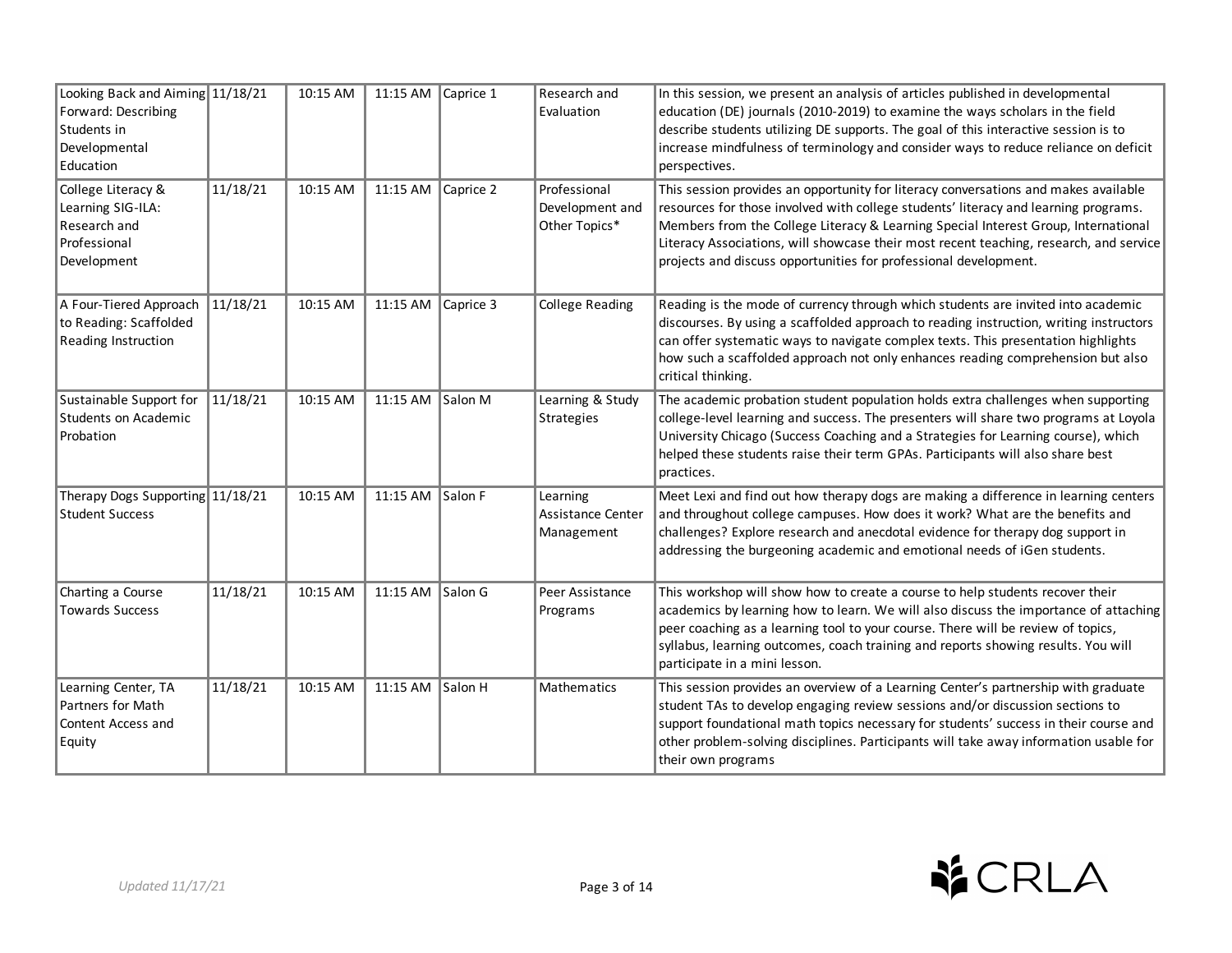| First Leap Forward:<br>Strategies for Helping<br><b>First-Generation College</b><br><b>Students Succeed</b> | 11/18/21 | 10:15 AM | 11:15 AM Salon I |                   | Multicultural<br>Equity & Inclusion         | This session explores the myriad of personal strengths that first-generation college<br>students demonstrate according to research. Tools and interventions enabling the<br>professional to identify and maximize these strengths will be discussed. Attendees<br>will develop a plan for identifying, accessing, and cultivating these strengths to<br>increase support and advance academic progress.      |
|-------------------------------------------------------------------------------------------------------------|----------|----------|------------------|-------------------|---------------------------------------------|--------------------------------------------------------------------------------------------------------------------------------------------------------------------------------------------------------------------------------------------------------------------------------------------------------------------------------------------------------------------------------------------------------------|
| Beyond the Center<br>Walls: The Future of<br>Tutoring                                                       | 11/18/21 | 10:15 AM |                  | 11:15 AM Rookwood | Peer Assistance<br>Programs                 | Gone are the days of tutoring only occurring inside the learning center. Think bigger;<br>think the future of tutoring! This session will explore satellite tutoring programs to<br>reach today's students. Come learn about the research supporting satellite tutoring,<br>targeting specific populations with the program, best practices, and tips for<br>implementation.                                 |
| Hiding In Plain Sight:<br>Making Peer Interaction<br>Matter More For All<br>Students                        | 11/18/21 | 10:15 AM |                  | 11:15 AM Rosewood | Peer Assistance<br>Programs                 | Many institutions use peers to leverage educationally purposeful peer interactions<br>(EPPIs) and their promised benefits, including persistence, satisfaction and sense of<br>belonging. Among the more promising EPPIs is peer tutoring, which may qualify as a<br>high-impact approach to support and scale student success when implemented in a<br>flexible, on-demand, equity-responsive manner.       |
| Bridging the Disciplinary 11/18/21<br>Borderland between<br>Reading and Writing                             |          | 11:30 AM | 12:30 PM         | Caprice 1         | College Writing                             | Based on the existing legacy of disciplinary reading and writing, this presentation will<br>look into the future and connect the two fields along an axis of WRAC/WRID (writing<br>and reading across the curriculum and in disciplines).                                                                                                                                                                    |
| Strides and Struggles:<br>Redesigning a Tutoring<br>Center                                                  | 11/18/21 | 11:30 AM | 12:30 PM         | Caprice 2         | Learning<br>Assistance Center<br>Management | Learning support centers are challenged to constantly reinvent themselves to better<br>serve students and the university community. In this interactive session, presenters<br>will share practical strategies for overhauling and rebuilding a Tutoring Center,<br>including establishing timelines and priorities, reimagining peer leader positions and<br>trainings, and rebranding its image on campus. |
| Paragraph Component<br>Coding: Returning to<br>Fundamentals After a<br>Year's Hiatus                        | 11/18/21 | 11:30 AM | 12:30 PM         | Caprice 3         | College Writing                             | College-level writing is a huge jump for many students. As instructors, we must<br>articulate the expectations of an essay in higher education by breaking the paragraph<br>into its components. Through isolation and "adding a little coding color," students<br>and instructors will see both intent and inner workings of quality writing.                                                               |
| "Dicey Discussion? Use<br>Dialogue!" Respecting<br><b>Individual Differences</b><br>with Dialogue           | 11/18/21 | 11:30 AM | 12:30 PM         | Salon M           | Multicultural<br>Equity & Inclusion         | Peer Facilitators (PFs) at the College of Charleston are trained to lead weekly<br>seminars with first-year students on a host of transitional topics, one of which is<br>social justice. The PFs are skilled in addressing controversial topics. This presentation<br>will review techniques, challenges, and experiences using dialogue amongst first-<br>year students.                                   |
| Doing Well and Doing<br>Better: Student<br>Perceptions of Textbook<br>Reading                               | 11/18/21 | 11:30 AM | 12:30 PM         | Salon F           | <b>College Reading</b>                      | The purpose of this session is to discuss student perceptions of textbook reading, in<br>which we look at what reading strategies students think they do well and what they<br>think they need to work on for the future. We will discuss implications for DE<br>classrooms.                                                                                                                                 |

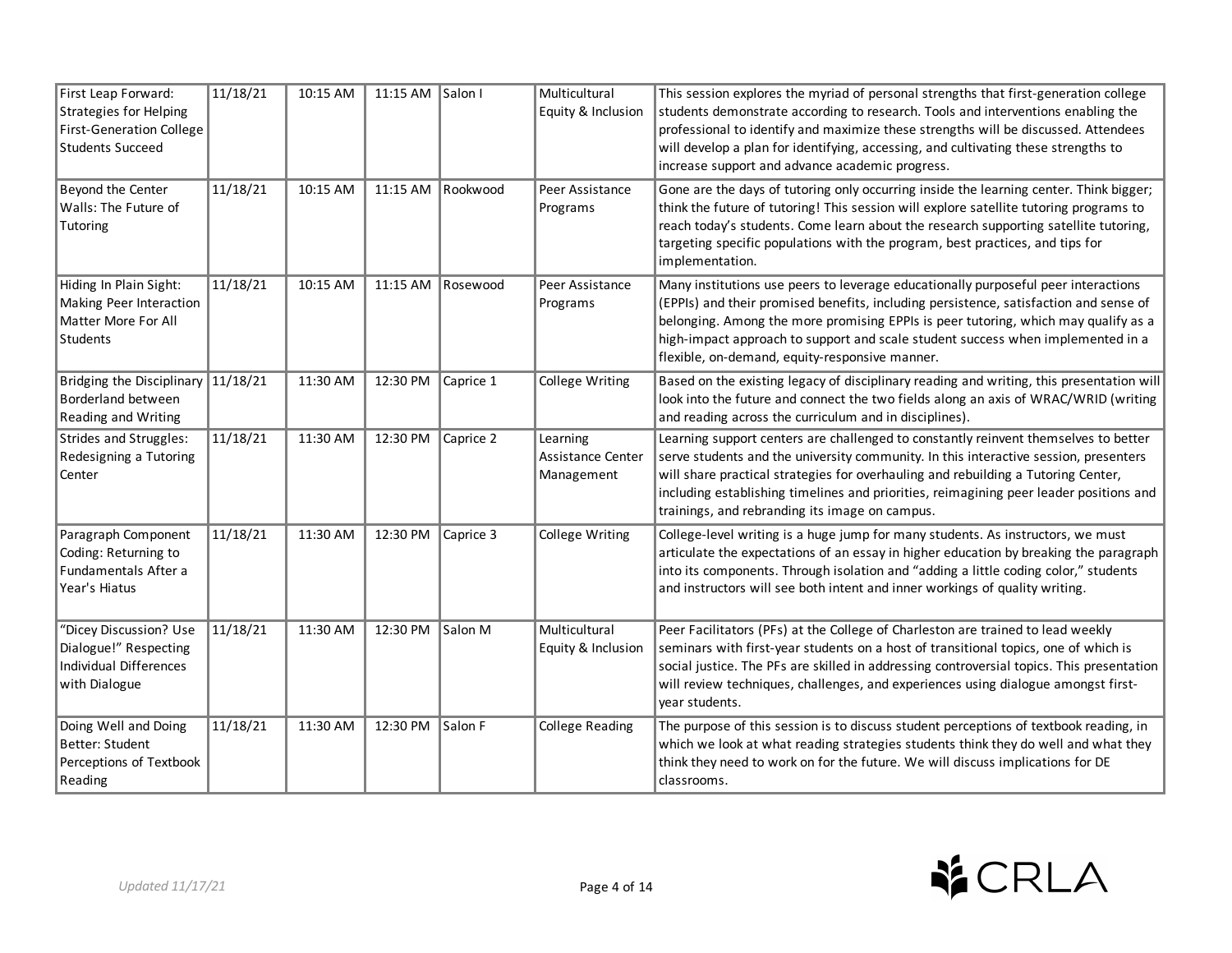| Expired: Turning a Grant-11/18/21                                                                 |          | 11:30 AM | 12:30 PM Salon G |            | Peer Assistance                             | The UT Dallas - Institute for Peer Education is a model designed by a grant-funded                                                                                                                                                                                                                                                                                    |
|---------------------------------------------------------------------------------------------------|----------|----------|------------------|------------|---------------------------------------------|-----------------------------------------------------------------------------------------------------------------------------------------------------------------------------------------------------------------------------------------------------------------------------------------------------------------------------------------------------------------------|
| Funded Project into a                                                                             |          |          |                  |            | Programs                                    | project to streamline the peer leader training process and develop high quality peer                                                                                                                                                                                                                                                                                  |
| Campus-Wide Training                                                                              |          |          |                  |            |                                             | leaders across campus. This session explains how participants can build a campus-                                                                                                                                                                                                                                                                                     |
| Center                                                                                            |          |          |                  |            |                                             | wide peer education institute that fits their needs and create buy-in.                                                                                                                                                                                                                                                                                                |
| S/R/C Recruiting                                                                                  | 11/18/21 | 12:30 PM | 1:30 PM          | Salon F    | <b>SRC Meeting</b>                          | If you do not see a listing for your SRC, then please come to Salon F to meet with our                                                                                                                                                                                                                                                                                |
|                                                                                                   |          |          |                  |            |                                             | Professional Development Leadership.                                                                                                                                                                                                                                                                                                                                  |
| Heartland                                                                                         | 11/18/21 | 12:30 PM | 1:30 PM          | Salon G    | <b>SRC Meeting</b>                          | Come meet with individuals from your region.                                                                                                                                                                                                                                                                                                                          |
| PA/NJ Chapter                                                                                     | 11/18/21 | 12:30 PM | 1:30 PM          | Salon H    | <b>SRC Meeting</b>                          | Come meet with individuals from your region.                                                                                                                                                                                                                                                                                                                          |
| Northeast Chapter                                                                                 | 11/18/21 | 12:30 PM | 1:30 PM          | Salon M    | <b>SRC Meeting</b>                          | Come meet with individuals from your region.                                                                                                                                                                                                                                                                                                                          |
| Texas Chapter                                                                                     | 11/18/21 | 12:30 PM | 1:30 PM          | Rosewood   | <b>SRC Meeting</b>                          | Come meet with individuals from your state.                                                                                                                                                                                                                                                                                                                           |
| Ohio River Valley<br>Chapter                                                                      | 11/18/21 | 12:30 PM | 1:30 PM          | Rookwood   | <b>SRC Meeting</b>                          | Come meet with individuals from your region.                                                                                                                                                                                                                                                                                                                          |
| Lunch on Your Own                                                                                 | 11/18/21 | 12:30 PM | 1:30 PM          | <b>TBD</b> | <b>General Session</b>                      | Enjoy lunch at one of the many restaurants listed in Guidebook.                                                                                                                                                                                                                                                                                                       |
| JCRL Editorial Board<br>Luncheon                                                                  | 11/18/21 | 12:30 PM | 1:30 PM          | Salon I    | Closed Session                              | This meeting is by invitation only.                                                                                                                                                                                                                                                                                                                                   |
| <b>Exhibit Hall</b>                                                                               | 11/18/21 | 12:00 PM | 7:00 PM          |            | Hall of Nations General Session             | Please come say hello to our exhibitors. They have missed having the opportunity to<br>visit with us in person.                                                                                                                                                                                                                                                       |
| Tutoring in the<br>Research: Trend Analysis<br>over 20 Years                                      | 11/18/21 | 1:45 PM  | 2:45 PM          | Caprice 1  | Research and<br>Evaluation                  | This presentation will report the results of a webscraping study of education journals<br>using keywords related to tutoring in higher education. The data was analyzed for<br>chronological trends, journal frequency, and correlations among related keywords.<br>Gaps in the research as well as areas of strength will be highlighted.                            |
| Bridging the Space<br>While Humanizing<br>Tutoring: GoBoard and<br>Beyond                         | 11/18/21 | 1:45 PM  | 2:45 PM          | Caprice 2  | Technology &<br><b>Distance Learning</b>    | Our engineering program developed a connection based tutoring model where<br>students and tutors are paired to provide a greater sense of belonging. The use of an<br>equitable online tutoring platform allows students to engage in active learning while<br>co-constructing knowledge through social interaction, expanding into Virtual Reality<br>(VR) tutoring. |
| <b>Cultivating Student</b><br>Leadership in Peer<br>Assistance Programs                           | 11/18/21 | 1:45 PM  | 2:45 PM          | Caprice 3  | Peer Assistance<br>Programs                 | This interactive presentation will share a model of student leadership development<br>and its effects within Loyola University Chicago's Tutoring Center. Presenters will<br>discuss how our student leadership committee, training, and policies meet our<br>student workers where they are at, promote their wellbeing, and acknowledge our<br>vear online.         |
| <b>Building Graduate</b><br>Support Services at<br>Predominantly<br>Undergraduate<br>Institutions | 11/18/21 | 1:45 PM  | 2:45 PM          | Salon M    | Learning<br>Assistance Center<br>Management | In this session we will reflect on the history (and relative absence) of academic<br>support tailored specifically for graduate students and we will offer a framework for<br>future graduate student support, particularly at institutions with small (but growing)<br>graduate student populations.                                                                 |

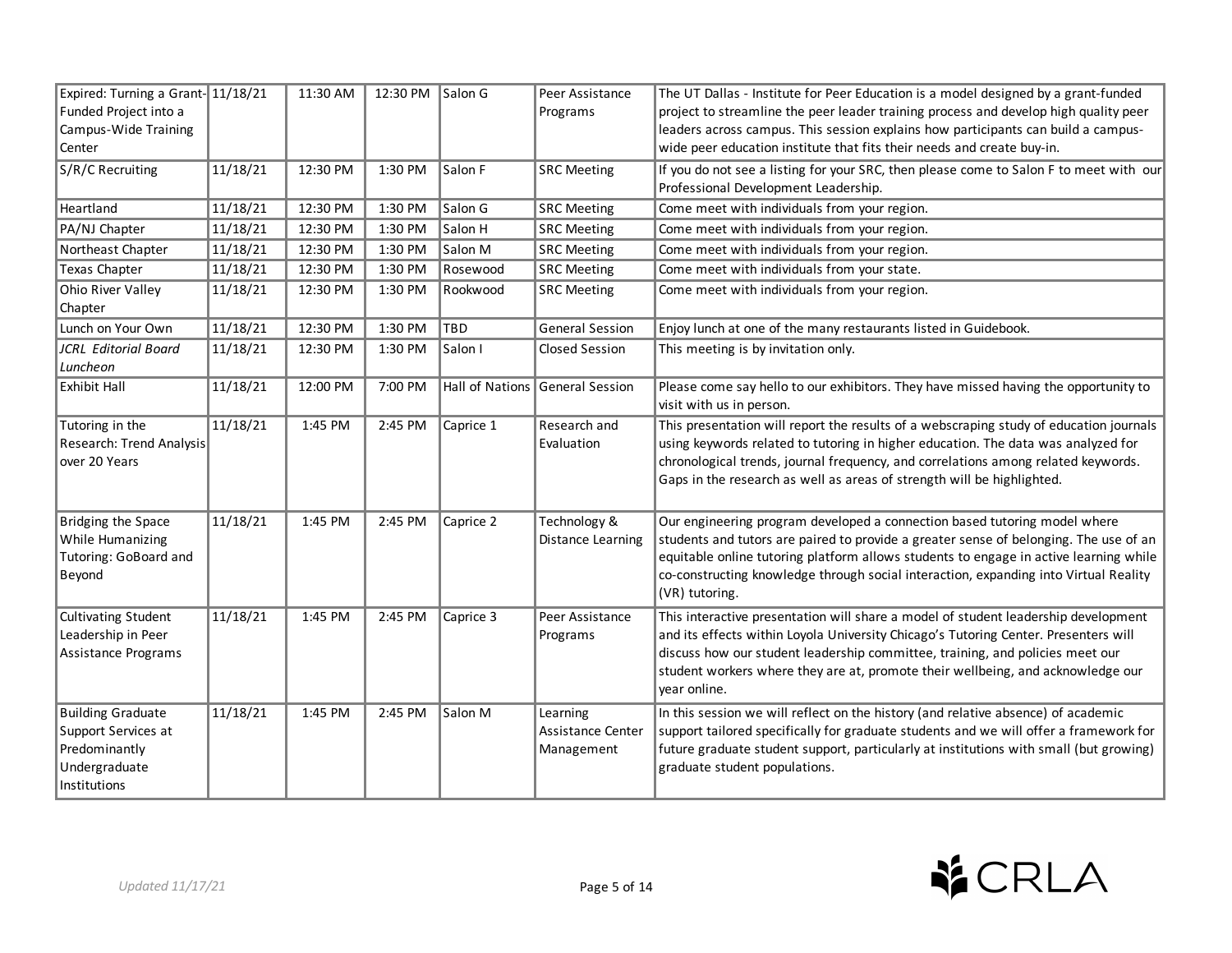| Collaborative & Iterative 11/18/21<br>Design for Inclusive<br><b>Practice Training</b>                     |          | 1:45 PM | 2:45 PM | Salon F   | Multicultural<br>Equity & Inclusion              | All students benefit from exposure, personal relevance, and commitments around<br>bias awareness and strengthening cross-cultural skills. We will share our growth-<br>mindset oriented design process for a series of inclusive practice trainings at our<br>PWI, which involved diverse student staff at all stages, and will iterate based on<br>regular feedback.                                                                |
|------------------------------------------------------------------------------------------------------------|----------|---------|---------|-----------|--------------------------------------------------|--------------------------------------------------------------------------------------------------------------------------------------------------------------------------------------------------------------------------------------------------------------------------------------------------------------------------------------------------------------------------------------------------------------------------------------|
| Legacies--CRLA ITTPC;<br>Futures--ACTLA Online<br><b>Tutoring Program</b><br>Standards/Certification       | 11/18/21 | 1:45 PM | 2:45 PM | Salon G   | Peer Assistance<br>Programs                      | Build on the legacy of CRLA ITTPC and build for the future. Develop an effective,<br>certified online tutoring program using ACTLA's (Association of Colleges for Tutoring<br>and Learning Assistance) Online Tutoring Standards and ACTLA'S CLADEA (Council of<br>Learning Assistance and Developmental Education Associations)-endorsed Online<br>Tutoring Program Certification guidelines.                                       |
| Writing for the Future:<br>Advice from the JCRL<br><b>Editorial Team</b>                                   | 11/18/21 | 1:45 PM | 2:45 PM | Salon H   | Professional<br>Development and<br>Other Topics* | In this informational session, the JCRL editorial team will outline the journal's<br>submission, review, and production processes. Information about the most read and<br>cited past JCRL articles will be presented, along with the team's insights on topics<br>likely to be prominent in the coming year. Attendee's questions will be addressed.                                                                                 |
| Making It Personal:<br>Program Data to Target<br><b>Specific Student Needs</b>                             | 11/18/21 | 1:45 PM | 2:45 PM | Salon I   | Learning<br>Assistance Center<br>Management      | To reach a large student population, we implemented a data-informed direct email<br>effort, boosting open rates and access of services by sending targeted messages<br>based on course enrollment and success benchmarks within courses. In our newest<br>initiative, we use tutoring data to identify and develop intervention plans for student<br>success.                                                                        |
| How Current Research<br>Refutes the Mythology<br>of Developmental<br>Education's<br><b>Ineffectiveness</b> | 11/18/21 | 1:45 PM | 2:45 PM | Rookwood  | Research and<br>Evaluation                       | The higher education media has created the mythology that developmental education<br>is a barrier to student success. This has resulted in the reform and even elimination<br>of developmental programs on many campuses. This presentation uses recent<br>research to refute the myth that developmental education is a barrier to student<br>persistence, transfer, and graduation, when, in fact, it contributes to all of these. |
| College Reading's<br>Impact on the Future of<br><b>College Transfers</b>                                   | 11/18/21 | 1:45 PM | 2:45 PM | Rosewood  | <b>College Reading</b>                           | The research that will be presented explored Latina students' aspirations of<br>transferring to a four-year university, including their perceived readiness for the<br>reading demands of the university. The purpose of the presentation is to generate an<br>intellectual discussion on college transfers and the role of reading at postsecondary<br>institutions.                                                                |
| Designing and<br>Implementing<br>Disciplinary Literacy<br>Professional Learning<br>Communities             | 11/18/21 | 3:00 PM | 4:30 PM | Caprice 1 | <b>College Reading</b>                           | This workshop will present research-based practice for conducting professional<br>learning communities (PLCs) with developmental English faculty, English faculty,<br>discipline faculty, and learning assistance staff focused on supporting students with<br>disciplinary literacy in their college-level courses. Participants will leave with a plan<br>for implementing disciplinary literacy PLCs in their institution.        |

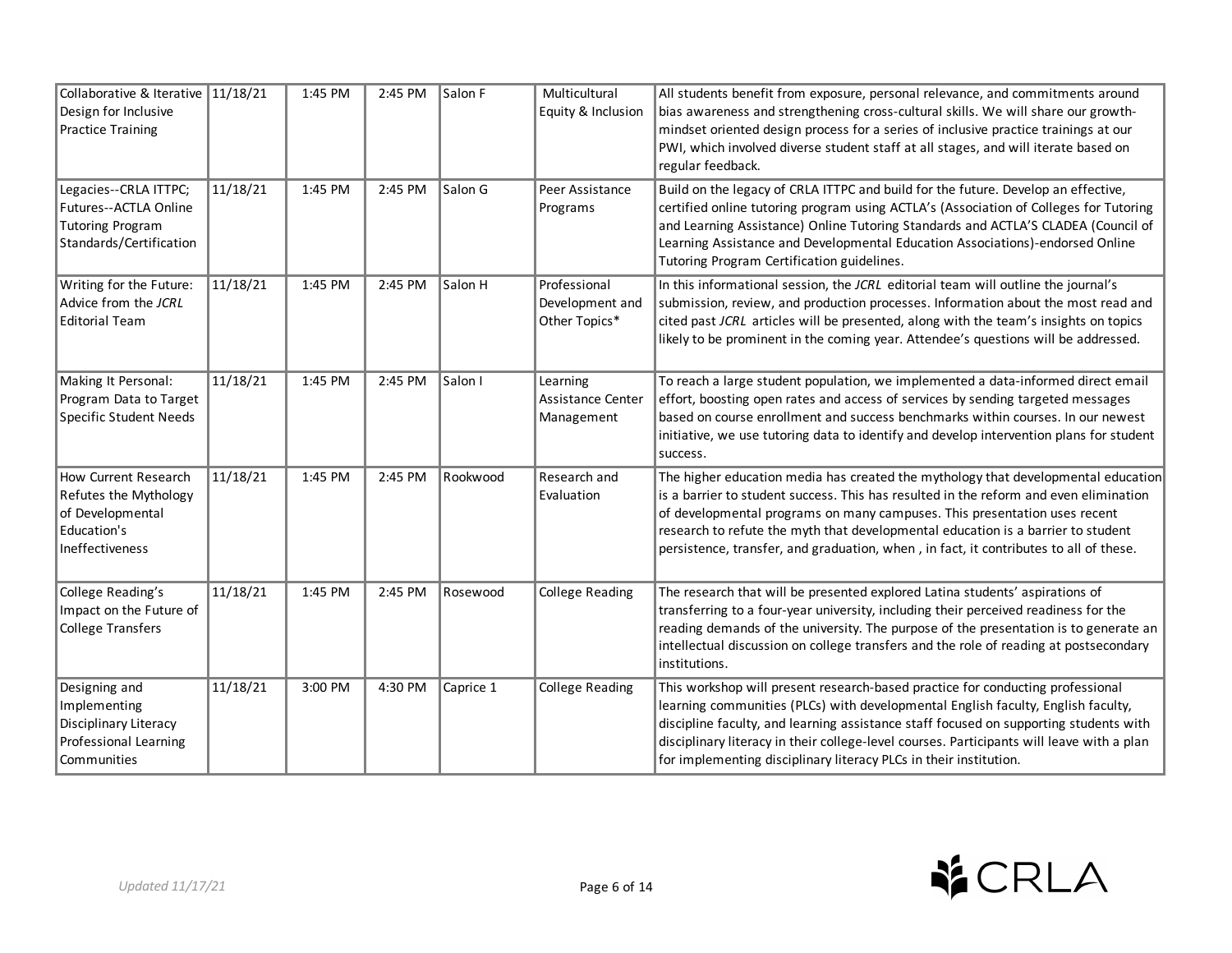| Defining Tutoring in<br>Three Words: Socratic,<br>Heuristic, Maieutic                       | 11/18/21 | 3:00 PM | 4:30 PM | Caprice 2 | Peer Assistance<br>Programs                      | Rigorous initial tutor training assures that tutors will follow best practice as they<br>assist students and puts in place the scaffolding upon which subsequent training will<br>build. Attendees receive both immediately applicable training activities and a<br>framework for developing their own programs in compliance with CRLA ITTPC<br>standards.                                                                                                                                                                                                                                                                                                                                                                                                                                             |
|---------------------------------------------------------------------------------------------|----------|---------|---------|-----------|--------------------------------------------------|---------------------------------------------------------------------------------------------------------------------------------------------------------------------------------------------------------------------------------------------------------------------------------------------------------------------------------------------------------------------------------------------------------------------------------------------------------------------------------------------------------------------------------------------------------------------------------------------------------------------------------------------------------------------------------------------------------------------------------------------------------------------------------------------------------|
| Newbie to Pro:<br>Developing Your<br>Professional Legacy in<br>Learning Assistance          | 11/18/21 | 3:00 PM | 4:30 PM | Caprice 3 | Professional<br>Development and<br>Other Topics* | Stepping into a learning assistance position in higher education can be both<br>challenging and a time for opportunities. Based on research, best practices, and<br>narratives, this session provides impactful tips for new professionals (and even their<br>supervisors) to embrace the future and create a legacy in this field!                                                                                                                                                                                                                                                                                                                                                                                                                                                                     |
| Post-COVID Student<br>Success: Using The Most<br>Innovative Tools                           | 11/18/21 | 3:00 PM | 4:30 PM | Salon M   | Exhibitor                                        | These days, online learning is more important than ever, but it creates new<br>challenges for many students and educators. Learning centers around the country<br>have had to quickly move from in-person services to serving thousands of students<br>primarily through remote learning experiences. Tutoring online went from being a<br>"nice to have" option, to an essential part of the educational experience for<br>thousands of students worldwide. In this interactive session, we will explore the<br>latest innovations in online learning, including the best options in online tutoring<br>platforms and online tutor training. Participants will learn about free scheduling<br>software for learning centers and low-cost options for providing online learning<br>support to students. |
| JCRL Writing Coach<br>Program: Author-Coach<br>Meetup                                       | 11/18/21 | 3:00 PM | 4:30 PM | Salon F   | Professional<br>Development                      | This is the designated meetup time for the 2021 cohort of JCRL's Writing Coach<br>program. Authors should be prepared to discuss their manuscripts with their<br>designated writing coach.                                                                                                                                                                                                                                                                                                                                                                                                                                                                                                                                                                                                              |
| Faculty and Student<br>Perceptions of the 21st-<br>Century Skills Gap                       | 11/18/21 | 3:00 PM | 4:30 PM | Salon G   | Research and<br>Evaluation                       | This session invites participants into a robust conversation among an experienced<br>teacher, her students, and audience members as they explore the 21st-century skills<br>gap between the classroom and employers. Faculty challenges, employer<br>perspectives, and research will be shared as will solutions to this important topic that<br>addresses students' future careers.                                                                                                                                                                                                                                                                                                                                                                                                                    |
|                                                                                             | 11/18/21 | 3:00 PM | 4:30 PM | Salon I   | Peer Assistance<br>Programs                      |                                                                                                                                                                                                                                                                                                                                                                                                                                                                                                                                                                                                                                                                                                                                                                                                         |
| CAS Standards as Social<br>Justice Legacies for<br>Future Program<br>Evaluation             | 11/18/21 | 3:00 PM | 4:30 PM | Rookwood  | Research and<br>Evaluation                       | The legacy of the CAS standards provides a framework for future program evaluation<br>and assessment that is culturally responsive and supportive of student learning. This<br>session informs participants about CAS initiatives and standards through the lens of<br>social justice and self-assessment.                                                                                                                                                                                                                                                                                                                                                                                                                                                                                              |
| <b>Actually Using Textbook</b><br>Reading Strategies: A T-<br>SEF Scale Instructor<br>Guide | 11/18/21 | 3:00 PM | 4:30 PM | Rosewood  | <b>College Reading</b>                           | We introduce a new scale that focuses on strategies students use to navigate their<br>college course textbooks. The scale provides practical information about students'<br>self-efficacy and self-reported frequency of using 26 key strategies while reading and<br>studying course textbooks. We provide guidance for using the scale in postsecondary<br>learning environments.                                                                                                                                                                                                                                                                                                                                                                                                                     |

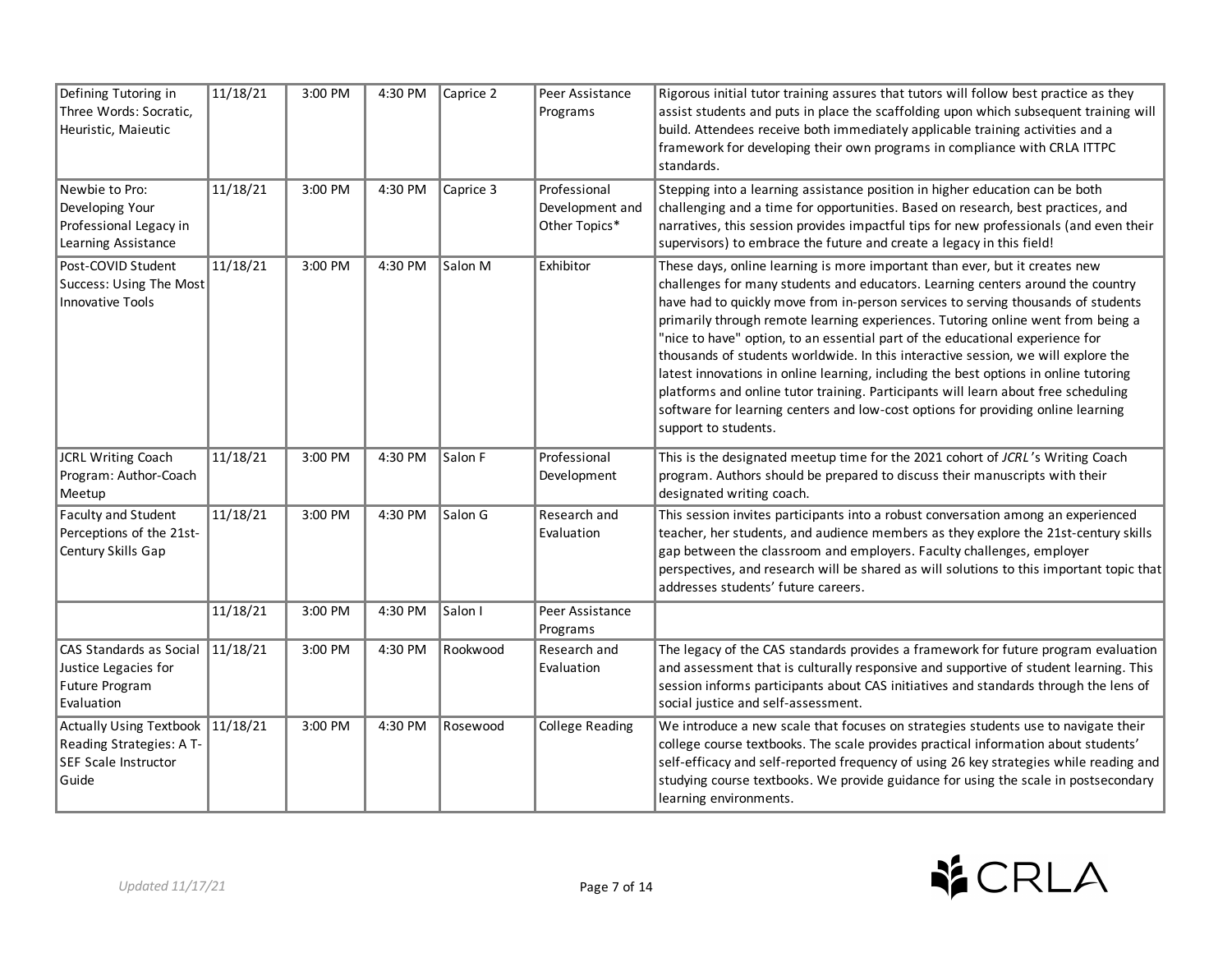| Queen City Underground 11/18/21<br>Tour                                                |          | 5:45 PM  | 8:00 PM  | Hotel Lobby          | Tour                          | Meet in the lobby.                                                                                                                                                                                                                                                                                                                                                                                                                                                                                                                                                                                                                                                                                                                                          |
|----------------------------------------------------------------------------------------|----------|----------|----------|----------------------|-------------------------------|-------------------------------------------------------------------------------------------------------------------------------------------------------------------------------------------------------------------------------------------------------------------------------------------------------------------------------------------------------------------------------------------------------------------------------------------------------------------------------------------------------------------------------------------------------------------------------------------------------------------------------------------------------------------------------------------------------------------------------------------------------------|
| POC Dinner**                                                                           | 11/18/21 | 6:30 PM  | 8:00 PM  | Pavillion            | <b>Closed Session</b>         | This meeting is by invitation only.                                                                                                                                                                                                                                                                                                                                                                                                                                                                                                                                                                                                                                                                                                                         |
| Dinner on the Town                                                                     | 11/18/21 | 6:30 PM  | 9:00 PM  | Hotel Lobby          | <b>General Session</b>        | Meet in the lobby.                                                                                                                                                                                                                                                                                                                                                                                                                                                                                                                                                                                                                                                                                                                                          |
| <b>Hospitality Room</b>                                                                | 11/18/21 | 8:30 PM  | 10:00 PM | Rue Reolon           | <b>General Session</b>        | Come have a drink on CRLA!                                                                                                                                                                                                                                                                                                                                                                                                                                                                                                                                                                                                                                                                                                                                  |
| Registration                                                                           | 11/19/21 | 6:30 AM  | 4:00 PM  | Registration<br>Desk | <b>General Session</b>        | If you have any questions about the conference, the Registration table is a good place<br>to get answers.                                                                                                                                                                                                                                                                                                                                                                                                                                                                                                                                                                                                                                                   |
| <b>Exhibit Hall</b>                                                                    | 11/19/21 | 7:00 AM  | 2:00 PM  | Hall of Nations      | General Session               | Please come say hello to our exhibitors. They have missed having the opportunity to<br>visit with us in person.                                                                                                                                                                                                                                                                                                                                                                                                                                                                                                                                                                                                                                             |
| Learning Assistance<br>Center Management<br>(LACM) SIG Breakfast*                      | 11/19/21 | 7:15 AM  | 8:15 AM  | Rosewood             | <b>General Session</b>        | This meeting is by invitation only.                                                                                                                                                                                                                                                                                                                                                                                                                                                                                                                                                                                                                                                                                                                         |
| Meeting with Current<br>and Next Conference On-<br><b>Site Chairs</b>                  | 11/19/21 | 7:45 AM  | 8:15 AM  | <b>TBD</b>           | Closed Session                | This meeting is by invitation only.                                                                                                                                                                                                                                                                                                                                                                                                                                                                                                                                                                                                                                                                                                                         |
| <b>Raffle Ticket Sales</b>                                                             | 11/19/21 | 8:00 AM  | 4:30 PM  | Pavillion Foyer      | General Session               | All proceeds from the Raffle go to support CRLA Scholarships!                                                                                                                                                                                                                                                                                                                                                                                                                                                                                                                                                                                                                                                                                               |
| Conference General<br>Session with CRLA<br>President's Address                         | 11/19/21 | 8:30 AM  | 9:30 AM  | Pavillion            | <b>General Session</b>        | Come listen to President Sonya L. Armstrong.                                                                                                                                                                                                                                                                                                                                                                                                                                                                                                                                                                                                                                                                                                                |
| <b>Training Assessment</b><br><b>Strategies with Shawn</b><br>O'Neil                   | 11/19/21 | 9:45 AM  | 10:45 AM | Rosewood             | <b>General Session</b>        | This session will spotlight techniques for measuring tutor or peer educator learning<br>as a result of the training and experience they gain in your program. Learn why<br>training assessment is valuable, as well as some techniques for how to do formative,<br>summative and confirmative assessments as part of your training process.                                                                                                                                                                                                                                                                                                                                                                                                                 |
| <b>Redefining Social</b><br>Legacies to Promote<br>Just Futures with<br>Mariko Carson  | 11/19/21 | 9:45 AM  | 10:45 AM | Rookwood             | <b>General Session</b>        | Many college campuses are hubs for critically analyzing and interrogating injustice<br>and promoting social change (Bell, 2016). However, because the scope of social<br>justice has traditionally been limited to racism, sexism, homophobia, xenophobia,<br>ableism, and classism, those not directly affected or identified as falling in these<br>marginalized groups opt out of involvement in this fight. This session will address the<br>critical need for postsecondary education professionals to redefine social justice in<br>broader contexts within their classrooms, departments, and institutions and offer<br>comprehensive and collaborative ways to foster socially just environments for<br>themselves and for the students they serve. |
| Neurodiversity and<br>Neurodivergence:<br>Language Gets Everyone<br>Under the Umbrella | 11/19/21 | 11:00 AM | 12:00 PM | Caprice 1            | Learning with<br>Disabilities | In an era fraught by social justice challenges, neurodiversity embraces students, staff,<br>and instructors using language that cultivates growth. This presentation focuses on<br>how neurodiversity can move students and educators from a legacy of stigma toward<br>a future of inclusivity and learning by replacing divisive language and sharing stories.                                                                                                                                                                                                                                                                                                                                                                                            |

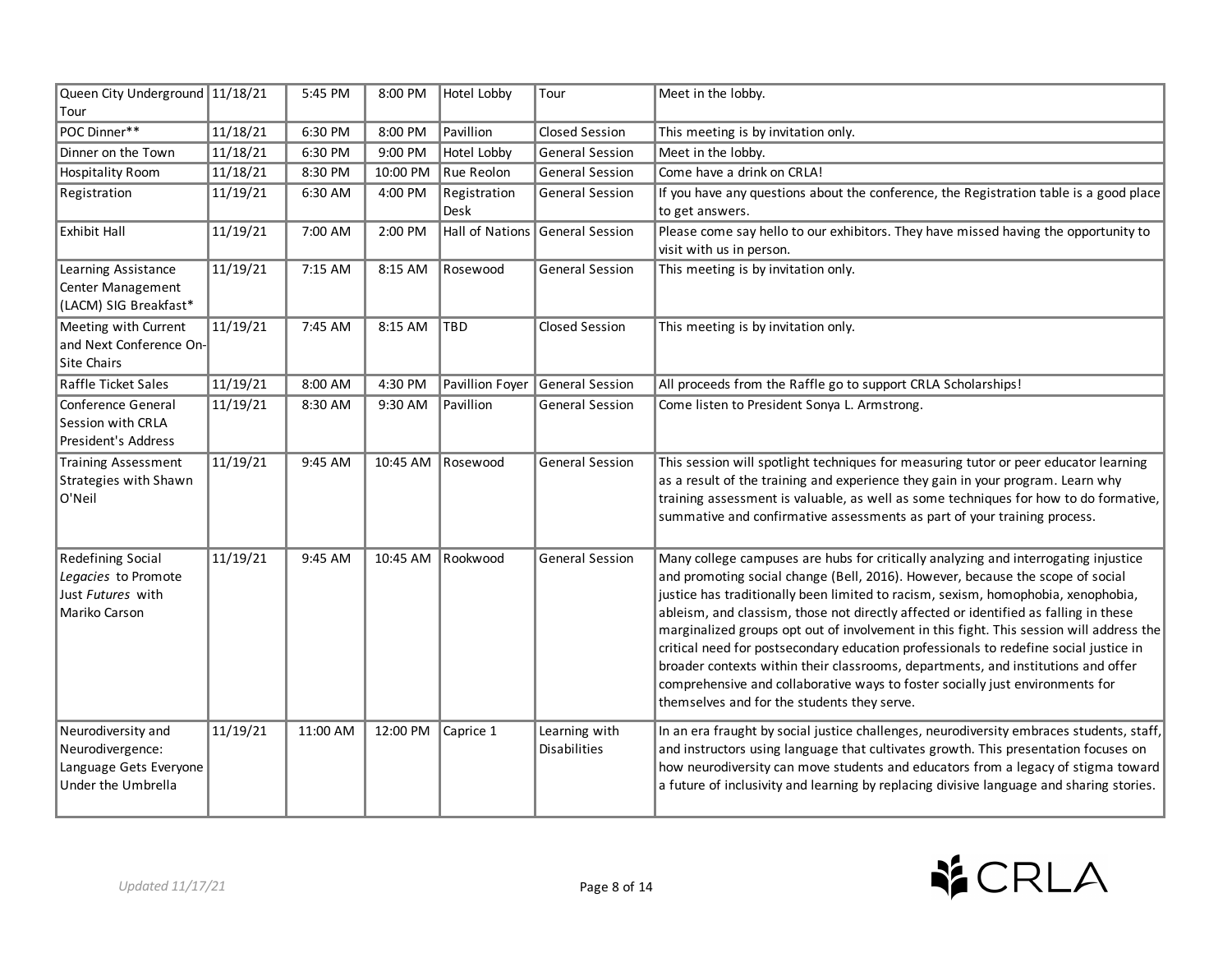| Past, Present, and<br>Future of SI Leader<br>Training                                            | 11/19/21 | 11:00 AM | 12:00 PM Caprice 2 |           | Peer Assistance<br>Programs                 | To enhance SI Leader training, the SI Program utilized the Supplemental Instruction<br>Model with College Reading and Learning Association's International Peer Educator<br>Training Program Certification requirements. This presentation will highlight the<br>legacy and future of the SI Leader Training Program at a 4-year, public institution in<br>the southwest.                                                                                                                                                                                                                                                                                                                                                                                                                           |
|--------------------------------------------------------------------------------------------------|----------|----------|--------------------|-----------|---------------------------------------------|-----------------------------------------------------------------------------------------------------------------------------------------------------------------------------------------------------------------------------------------------------------------------------------------------------------------------------------------------------------------------------------------------------------------------------------------------------------------------------------------------------------------------------------------------------------------------------------------------------------------------------------------------------------------------------------------------------------------------------------------------------------------------------------------------------|
| Academic Coaching for<br>the Exploratory Studies<br>Students                                     | 11/19/21 | 11:00 AM | 12:00 PM           | Caprice 3 | Research and<br>Evaluation                  | Statistical data shows that more than a significant number of students begin college<br>but do not persist past their first year. This is not necessarily congruent with their<br>academic skills when they were in high school. Although the concept of coaching is<br>not new (circa 1987), the delivery of such a program is unique. The program uses<br>student engagement, which is the positive relationship between cognition and<br>behaviors (Solominedes, 2012). It uses a student-centered learning environment with<br>a focus on students' academic needs and strengths to promote academic<br>development (Andrade, Huff & Brooke, 2012). The coaching program was designed<br>using a series of "best practices" selected from the literature on effective formative<br>peer review. |
| More Than Slogans:<br>Making Significant<br>Progress with Tutor<br>Demographic<br>Representation | 11/19/21 | 11:00 AM | 12:00 PM           | Salon M   | Multicultural<br>Equity & Inclusion         | Institutions often struggle with making progress towards DEI goals. Intentional<br>tutoring recruitment practices help learning centers and institutions make significant<br>progress and help students succeed in overcoming systemic barriers in education.<br>This presentation will share an example of a new practice successfully recruiting<br>400% more non-white tutors in five years.                                                                                                                                                                                                                                                                                                                                                                                                     |
| A Systematic Review of<br>the Integrated Reading<br>and Writing Literature                       | 11/19/21 | 11:00 AM | 12:00 PM Salon F   |           | Research and<br>Evaluation                  | Our session will highlight a critical review of the Integrated Reading and Writing<br>(IRW) empirical literature in the community college setting. We examine historical<br>attributes, themes, methods, frameworks, and participants in these studies. Our<br>analysis will provide recommendations for future work and practice with a focus on<br>culturally responsive instruction.                                                                                                                                                                                                                                                                                                                                                                                                             |
| <b>Better Together:</b><br><b>Building and</b><br>Maintaining a Combined<br>SI and Tutor Program | 11/19/21 | 11:00 AM | 12:00 PM           | Salon G   | Learning<br>Assistance Center<br>Management | This session will be an interactive session, engaging participants in activities to<br>familiarize them with UMKC's protocols and procedures for creating and maintaining<br>a combined SI and Tutoring program that meets both the International Center's SI<br>accreditation standards and CRLA certification requirements. Participants will leave<br>with tangible tools they can incorporate into their own programs.                                                                                                                                                                                                                                                                                                                                                                          |
| NCLCA: Supporting<br>Learning Center Leaders                                                     | 11/19/21 | 11:00 AM | 12:00 PM           | Salon H   | Peer Assistance<br>Programs                 | This session, hosted by Stephanie Daniels, Immediate Past President of OCLCA, the<br>Ohio regional affiliate chapter, will focus on opportunities offered by NCLCA--the<br>National College Learning Center Association--to support the professional growth and<br>development of learning center staff. Highlights include the national conference,<br>webinars, affiliate chapters, M3 monthly meetings, and publications.                                                                                                                                                                                                                                                                                                                                                                        |

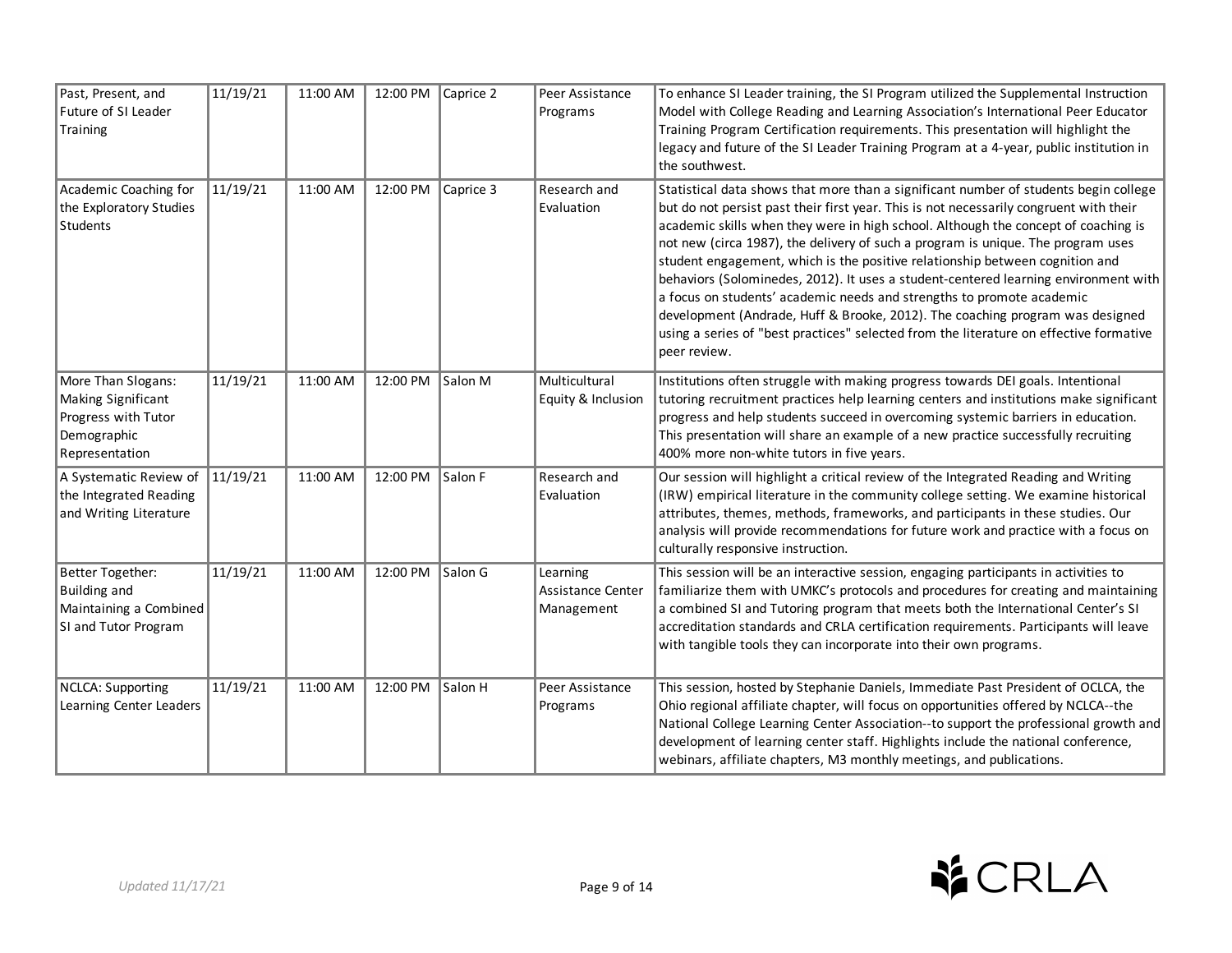| Characteristics of Texas' 11/19/21<br>Learning Frameworks<br>Courses: Legacies and<br>Futures                         |          | 11:00 AM | 12:00 PM Salon I |           | Learning & Study<br>Strategies              | Texas 2- and 4-year institutions offer for-credit courses that promote research- and<br>theory-based learning strategies. This presentation will provide historical context for<br>learning frameworks (LF) courses, share findings from two recent studies on the<br>characteristics of these courses, and discuss implications for future learning<br>frameworks course offerings.                                                                         |
|-----------------------------------------------------------------------------------------------------------------------|----------|----------|------------------|-----------|---------------------------------------------|--------------------------------------------------------------------------------------------------------------------------------------------------------------------------------------------------------------------------------------------------------------------------------------------------------------------------------------------------------------------------------------------------------------------------------------------------------------|
| OB, OC: Origins of<br>Discontent - Guided<br><b>Book Discussion</b>                                                   | 11/19/21 | 11:00 AM | 12:00 PM         | Pavillion |                                             | In this World Café style discussion, participants will be broken into small groups and<br>address a different theme of the book. There will be several rounds so participants<br>will be able to address several themes in this session. At the end of the session,<br>participants will be invited to share insights from the smaller session with the larger<br>group.                                                                                     |
| Community College Early 11/19/21<br>Childhood Education<br>Faculty's Exploration of<br><b>Professional Literacies</b> |          | 11:00 AM | 12:00 PM         | Rookwood  | <b>College Reading</b>                      | This case study investigated community college Early Childhood Education (ECE)<br>faculty's experiences in a literacy-based learning community. After unpacking literacy<br>practices specific to the ECE profession, collaborating with peers, enhancing an<br>assignment, and reflecting on their experiences, faculty reported increased role<br>perceptions, self-efficacy, and practice regarding incorporating field-specific literacy<br>instruction. |
| Rapid Evolution:<br>Adaptations of a<br>Learning Center                                                               | 11/19/21 | 11:00 AM | 12:00 PM         | Rookwood  | Learning<br>Assistance Center<br>Management | As we reflect on how the pandemic has influenced higher education, there are<br>lessons to be gleaned for the future. We will discuss the effects of the pandemic on<br>our Learning Center. What were our initial fears? What problems did we address?<br>How did we adapt? What changes will be permanent?                                                                                                                                                 |
| Pivot and Adapt: An<br><b>Evolving Literacy</b><br>Program for Student<br>Athletes                                    | 11/19/21 | 11:00 AM | 12:00 PM         | Rosewood  | <b>Student Athletes</b>                     | This best practice presentation focuses on a summer literacy program created for<br>incoming freshman football student athletes, at a midsize university. The program<br>and the student athletes are supported by athletic academic staff, professors, and<br>coaches. The students themselves show the need for their network of support to be<br>great.                                                                                                   |
| Helping Students Create 11/19/21<br>Their Legacy During<br><b>Unprecedented Times</b>                                 |          | 11:00 AM | 12:00 PM         | Rosewood  | Peer Assistance<br>Programs Strand          | College faculty are not just teachers of academic disciplines. The faculty member<br>often becomes the life coach. This roundtable discussion will address the research<br>and analysis done by a faculty member to create a resource manual and programs<br>that faculty can use to assist students in crisis beyond the classroom.                                                                                                                         |
| Lunch with a Mentor                                                                                                   | 11/19/21 | 12:15 PM | 1:45 PM          | Pavillion | <b>General Session</b>                      | This is a ticketed event.                                                                                                                                                                                                                                                                                                                                                                                                                                    |
| Lunch on Your Own                                                                                                     | 11/19/21 | 12:15 PM | 1:45 PM          | TBD       | <b>General Session</b>                      | Enjoy lunch at one of the many restaurants listed in Guidebook.                                                                                                                                                                                                                                                                                                                                                                                              |
| Peer Assistance                                                                                                       | 11/19/21 | 12:15 PM | 1:45 PM          | Salon I   | Peer Assistance<br>Programs                 | Meet with your SIG leader.                                                                                                                                                                                                                                                                                                                                                                                                                                   |
| Student Athletes                                                                                                      | 11/19/21 | 12:15 PM | 1:45 PM          | Salon M   | <b>Student Athletes</b>                     | Meet with your SIG leader.                                                                                                                                                                                                                                                                                                                                                                                                                                   |
| Technology & Distance<br>Learning                                                                                     | 11/19/21 | 12:15 PM | 1:45 PM          | Salon H   | Technology &<br>Distance Learning           | Meet with your SIG leader.                                                                                                                                                                                                                                                                                                                                                                                                                                   |

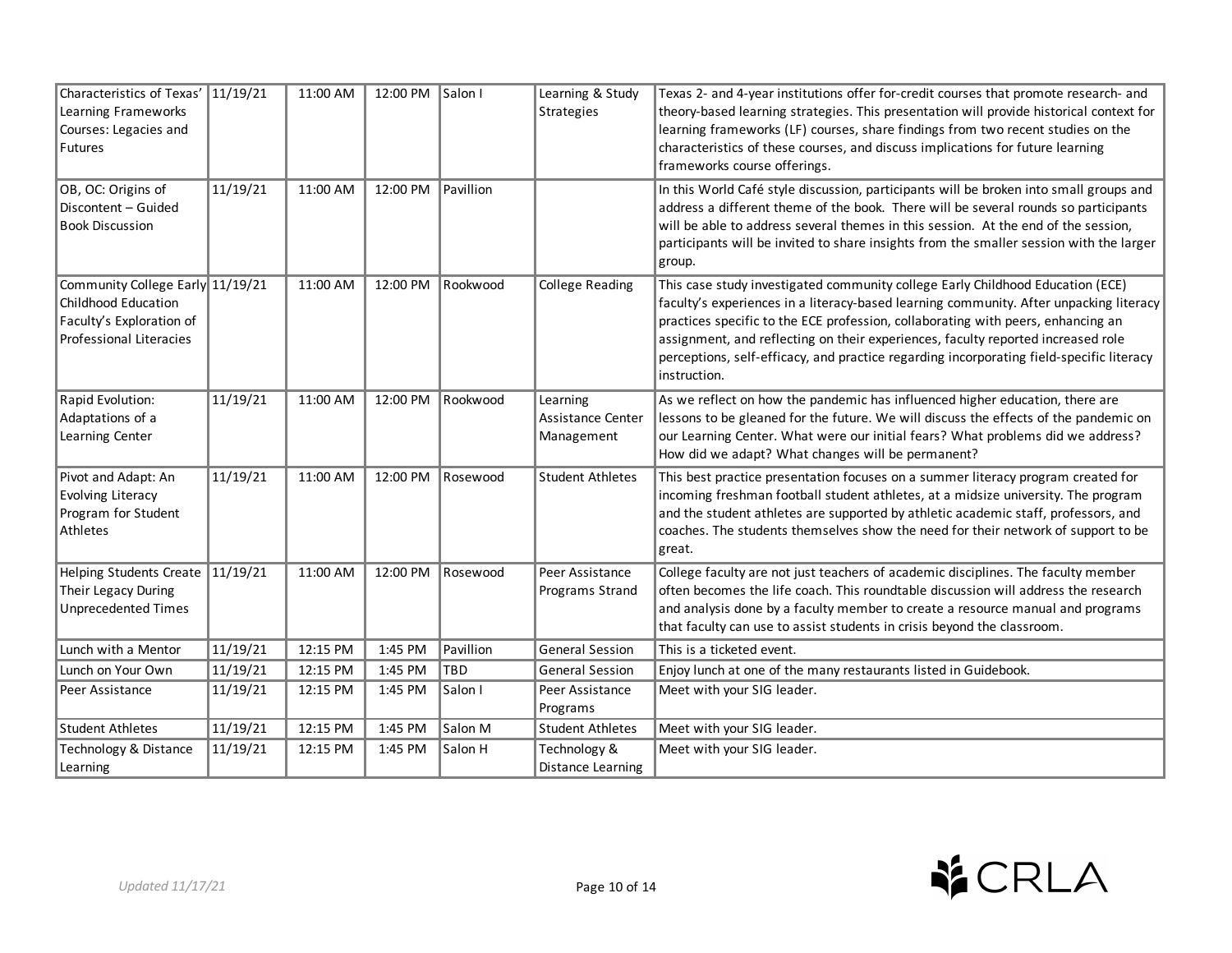| Supporting Students<br>with Different Abilities<br>in Virtual Environments                                  | 11/19/21 | 2:00 PM | 3:00 PM | Caprice 1 | Learning with<br><b>Disabilities</b>                                            | With uncertainties and limited access to resources on campus, students with<br>different abilities are increasingly at risk in higher education. This session discusses<br>how mentor programs are offered virtually for students registered with Student<br>Accessibilities Services. Presenters will share development experiences as well as<br>curriculum to support learners with disabilities.                                                                                                               |
|-------------------------------------------------------------------------------------------------------------|----------|---------|---------|-----------|---------------------------------------------------------------------------------|--------------------------------------------------------------------------------------------------------------------------------------------------------------------------------------------------------------------------------------------------------------------------------------------------------------------------------------------------------------------------------------------------------------------------------------------------------------------------------------------------------------------|
| Postsecondary Students<br>Persistence/Non-<br>Persistence in TRIO's<br>Student Support Services<br>Programs | 11/19/21 | 2:00 PM | 3:00 PM | Caprice 2 | Multicultural<br>Equity & Inclusion                                             | Our presentation will provide the findings from a qualitative study on students'<br>perspectives, as a means to understand what types of support and delivery can better<br>increase persistence in TRIO programs and college completion. Outcomes provide<br>deeper understanding of the barriers/obstacles and advantages of participating in<br>SSS programs.                                                                                                                                                   |
| Technology,<br>Teambuilding, and<br>Interaction: Techniques<br>for High Impact Tutor<br>Training            | 11/19/21 | 2:00 PM | 3:00 PM | Caprice 3 | Learning & Study<br>Strategies                                                  | An exploration of creative tutor training techniques using technology, teambuilding,<br>and interactive strategies. We will actively employ research based theory and<br>creative strategies for delivering engaging training sessions that build team spirit and<br>equip tutors with creative approaches and mindsets for developing their tutoring<br>sessions. Brainstorming and networking - encouraged!                                                                                                      |
| Discord Is Cooler Than<br><b>TikTok: Backwards</b><br>Design in Technology<br>Integration                   | 11/19/21 | 2:00 PM | 3:00 PM | Salon M   | Professional<br>Development and<br>Other Topics*                                | Too often we use technology because we have to, not because we want to. Using<br>new technologies in academic support can be fun and engaging for students, tutors,<br>and faculty. This session will demonstrate how the principles of Backward Design<br>pedagogy can be applied to the integration of new technology.                                                                                                                                                                                           |
| Postsecondary<br>Persistence Stories of<br>Refugee Women                                                    | 11/19/21 | 2:00 PM | 3:00 PM | Salon F   | Multicultural<br>Equity & Inclusion<br>Strand 10:<br>Research and<br>Evaluation | This study examined postsecondary transitions for twelve refugee women from two<br>U.S. cities. Our analysis of interviews uncovered stories of participants' persistence<br>achieved through anchoring themselves within familial, community, and cultural<br>supports. These purposeful strategies sustained their educational access and<br>achievement, counter to extant research that institutionally (re)centered such<br>successes.                                                                        |
| Sunglasses Needed!<br><b>Bright Futures For</b><br><b>Students Who Utilize</b><br><b>Success Coaches</b>    | 11/19/21 | 2:00 PM | 3:00 PM | Salon G   | Peer Assistance<br>Programs                                                     | Unique use of success coaches increased achievement in college level classes for<br>underprepared and underrepresented students. Program data over five years show<br>that our students often outperform other students who met benchmark. Discover<br>keys to this model and take ideas for implementation or refinement.                                                                                                                                                                                         |
| (Racio)linguistic Justice<br>and/in College Literacy                                                        | 11/19/21 | 2:00 PM | 3:00 PM | Salon H   | Multicultural<br>Equity and<br>Inclusion                                        | Recognizing the exigent moment of racial awakening in our society and within our<br>institutions of higher education, this white paper traces the longer history of racial<br>equity and justice work in postsecondary literacy and learning and presents<br>raciolinguistic justice as literacy practices which empower students to recognize both<br>language and race as socially constructed notions and to critically understand,<br>respond to, and (re)create themselves through informed language choices. |
| 2020 and Moving<br>Forward: Implementing<br>a 360° Evaluation in SI                                         | 11/19/21 | 2:00 PM | 3:00 PM | Salon I   | Peer Assistance<br>Programs                                                     | After moving to an online SI model during Covid-19, we concurrently implemented a<br>360° evaluation process for our program. This concurrent session will focus on an<br>overview of our process, implementation, and results. This program review will<br>shape SI Leader performance and professional growth in the years to come.                                                                                                                                                                              |

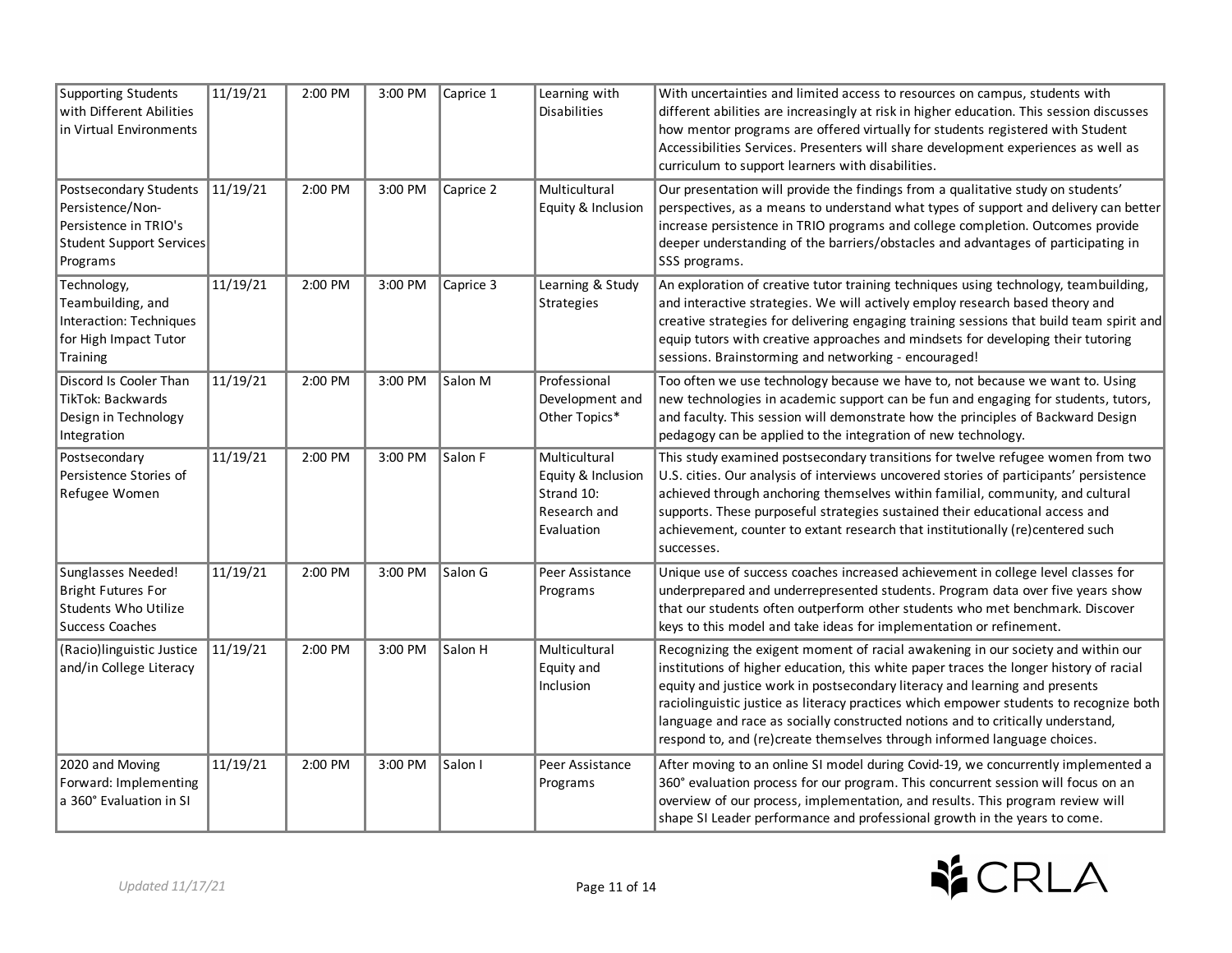| Literacy ePortfolios: A<br>Tool for Self-<br><b>Assessment and Critical</b><br>Reflection                        | 11/19/21 | 2:00 PM | 3:00 PM | Rookwood  | <b>College Reading</b>                             | This session explores the use of ePortfolios within a College Reading course.<br>ePortfolios are used as a metacognitive guide to encourage students to engage in the<br>reflective process, assess learning and discuss learning processes. Information shared<br>on the use and benefits of ePortfolios can be applied to most academic settings.                                                             |
|------------------------------------------------------------------------------------------------------------------|----------|---------|---------|-----------|----------------------------------------------------|-----------------------------------------------------------------------------------------------------------------------------------------------------------------------------------------------------------------------------------------------------------------------------------------------------------------------------------------------------------------------------------------------------------------|
| OB, OC: Intrusion of<br>Castes in Everyday Life                                                                  | 11/19/21 | 2:00 PM | 3:00 PM | Pavillion |                                                    | This presentation will highlight how the American caste system has affected many<br>aspects of society from policing, employment to education. Participants will also<br>discuss how the COVID-19 pandemic has compounded already existing disparities.                                                                                                                                                         |
| A Survey of Surveys:<br>Tracing the Legacy of<br><b>College Reading</b>                                          | 11/19/21 | 2:00 PM | 3:00 PM | Rosewood  | <b>College Reading</b>                             | Drawing upon the research methodologies of historiography, survey research,<br>secondary analysis, and content analysis this roundtable session will present an<br>integrative survey of surveys that will detail the history of postsecondary reading and<br>learning from across the past 100 years.                                                                                                          |
| <b>Enhancing Equity and</b><br>Inclusivity in Course<br>Documents, Materials,<br>and Practices                   | 11/19/21 | 2:00 PM | 3:00 PM | Rosewood  | Multicultural<br>Equity & Inclusion                | This roundtable discussion will focus on three ways faculty can enhance their course<br>documents, materials, and practices to be more equitable and inclusive: language<br>ideology, gender and naming practices, and self-care policies and practices.<br>Following a presentation, participants will discuss and apply the content relative to<br>their courses.                                             |
| Innovative Learning<br>Center Technologies:<br>The Future of Student<br><b>Success</b>                           | 11/19/21 | 3:15 PM | 4:15 PM | Caprice 1 | Exhibitors                                         | While the Covid-19 crisis required that learning centers adapt their services, it<br>created an opportunity to integrate innovative technology-based approaches that<br>meet the needs of Generation Z learners. Interactive on-line workshops like<br>StudentLingo and TutorLingo have simplified this approach to engaging students.<br>Come discover how to successfully leverage these resources.           |
| Self-Reflection<br>Assignments: Looking<br>Back to Improve Future<br>Performance and<br>Retention                | 11/19/21 | 3:15 PM | 4:15 PM | Caprice 2 | Learning & Study<br>Strategies                     | Our learning strategies course incorporates self-regulation and performance<br>psychology content, emphasizing reflection assignments that enable students to<br>make meaning of their experiences and utilize feedback to increase motivation,<br>improve future performance, and find a sense of belonging, components essential for<br>retention, while also garnering better student buy-in for the course. |
| Positive COVID Results:<br>Benefits of Collaboration<br>in Virtual Tutoring<br>Structures                        | 11/19/21 | 3:15 PM | 4:15 PM | Caprice 3 | Learning<br><b>Assistance Center</b><br>Management | Tutoring services have changed dramatically. Although it is too soon to understand<br>the impact of the pandemic, an initial review has yielded some unexpectedly positive<br>results; thus, best practices have emerged including collaboration between campuses<br>and utilization of technology to ensure students have access to resources needed to<br>be successful.                                      |
| Talk-in-Interaction:<br>Pedagogical Implications<br>and Interventions Within<br>Second Language Peer<br>Tutoring | 11/19/21 | 3:15 PM | 4:15 PM | Salon M   | Peer Assistance<br>Programs                        | Discourse Analysis is a powerful tool that can be used to study the efficacy of peer-<br>tutoring strategies to determine pedagogical implications and interventions to<br>improve peer tutoring interactions in L2 learning contexts. Analyzing the language<br>data provides a raw unmitigated view and highlights features of language use in this<br>context.                                               |

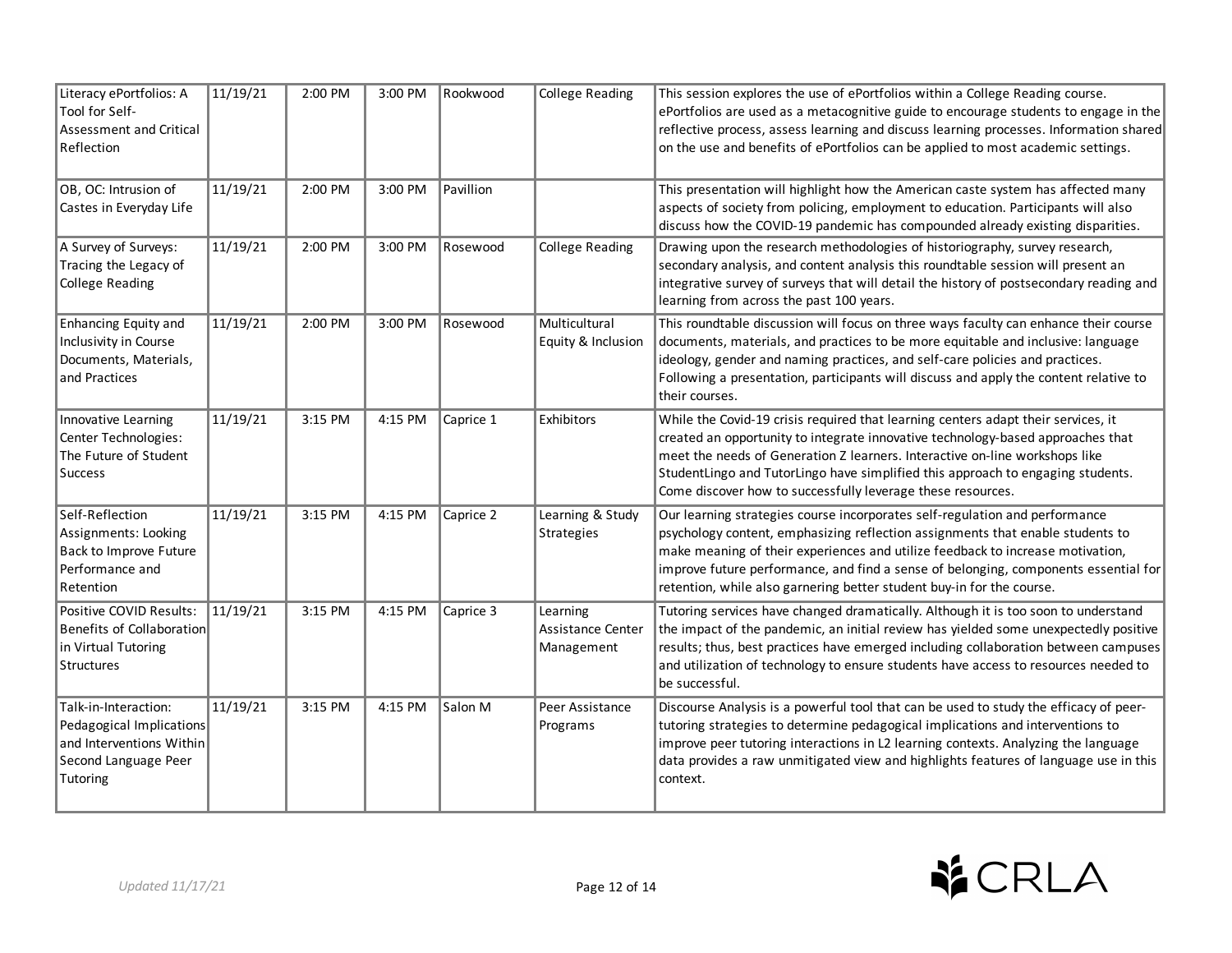| <b>Creativity and Tutor</b><br>Adaptation                                                      | 11/19/21 | 3:15 PM | 4:15 PM | Salon F   | Learning<br>Assistance Center<br>Management | Creativity is an essential component of the learning process. This session endeavors<br>to connect the impact of creativity (divergent and abstract thinking) and tutor<br>efficacy. Encouraging and supporting tutor creativity can facilitate tutorial success by<br>addressing not just academic content, but individual learners and how their needs<br>can be met.                                               |
|------------------------------------------------------------------------------------------------|----------|---------|---------|-----------|---------------------------------------------|-----------------------------------------------------------------------------------------------------------------------------------------------------------------------------------------------------------------------------------------------------------------------------------------------------------------------------------------------------------------------------------------------------------------------|
| Leveraging Mindfulness<br>Strategies to Reduce<br>Procrastination and Test<br>Anxiety          | 11/19/21 | 3:15 PM | 4:15 PM | Salon G   | Peer Assistance<br>Programs                 | The pandemic increased already high anxiety levels among college students. In<br>response, Syracuse University's Center for Learning and Student Success created two<br>peer-led workshops that leverage mindfulness techniques to help students reduce<br>procrastination and test anxiety. Participants in this interactive session will explore<br>potential for incorporating mindfulness into their programming. |
| Creating Active and<br><b>Engaging Online Tutor</b><br><b>Training Sessions</b>                | 11/19/21 | 3:15 PM | 4:15 PM | Salon H   | Technology &<br>Distance Learning           | How peer tutors interact with students and how we teach tutors has forever changed.<br>We have become more collaborative and fluid in our practices. Fortunately, an<br>interactive online learning toolkit created by both administrators and tutors can help<br>make online tutoring and tutor training sessions more engaging and interactive.                                                                     |
| Partnering with Faculty<br>for Tutor-led Prior<br>Knowledge Review<br>Workshops                | 11/19/21 | 3:15 PM | 4:15 PM | Salon I   | Peer Assistance<br>Programs                 | This session will provide an overview of how a Content Tutoring program partnered<br>with an engineering professor to develop, in 2 weeks, an in-time workshop to review<br>math topics necessary for students' success in the course. Participants will gain<br>strategies they can use for their own programs.                                                                                                      |
| Implementing<br>Supplemental<br>Instruction in the COVID-<br>19 Co-reg Classroom and<br>Beyond | 11/19/21 | 3:15 PM | 4:15 PM | Rookwood  | Learning & Study<br>Strategies              | Our learning strategies course incorporates self-regulation and performance<br>psychology content, emphasizing reflection assignments that enable students to<br>make meaning of their experiences and utilize feedback to increase motivation,<br>improve future performance and find a sense of belonging, components essential for<br>retention, while also garnering better student buy-in for the course.        |
| OB, OC: Brown Eyes Blue 11/19/21<br>Eyes: Where Do We<br>Perpetuate a Caste<br>System          |          | 3:15 PM | 4:15 PM | Pavillion | One Book, One<br>Conference                 | In this interactive session, participants will reflectively examine their role in<br>perpetuating and upholding the caste system. Participants will be able to assess their<br>privilege and discuss ways that they can become more aware of their implicit biases.<br>Participants will discuss how they can work through their biases to move toward<br>inclusivity in their everyday roles.                        |
| An Enduring Resource:<br>Tapping into Your<br>Learning Center Alumni<br><b>Networks</b>        | 11/19/21 | 3:15 PM | 4:15 PM | Rosewood  | Peer Assistance<br>Programs                 | Learning center student staff who graduate and enter the "real world" have much<br>wisdom and support to offer current student staff. Come discuss how to engage<br>alumni and enrich your current student staff, leading them to broaden their<br>understanding of life after college and consider possible education-career<br>trajectories!                                                                        |
| The Reading-Writing<br>(Re) Integration:<br>Fortifying the Legacy                              | 11/19/21 | 3:15 PM | 4:15 PM | Rosewood  | <b>College Reading</b>                      | The separation of reading and writing in postsecondary education has led to isolated,<br>superficial literacy practices. For deeper experiences, activities that restore reading<br>and writing connections are necessary. This roundtable will illustrate a<br>comprehensive, integrated reading and writing (IRW) curriculum in the first-year<br>composition class.                                                |